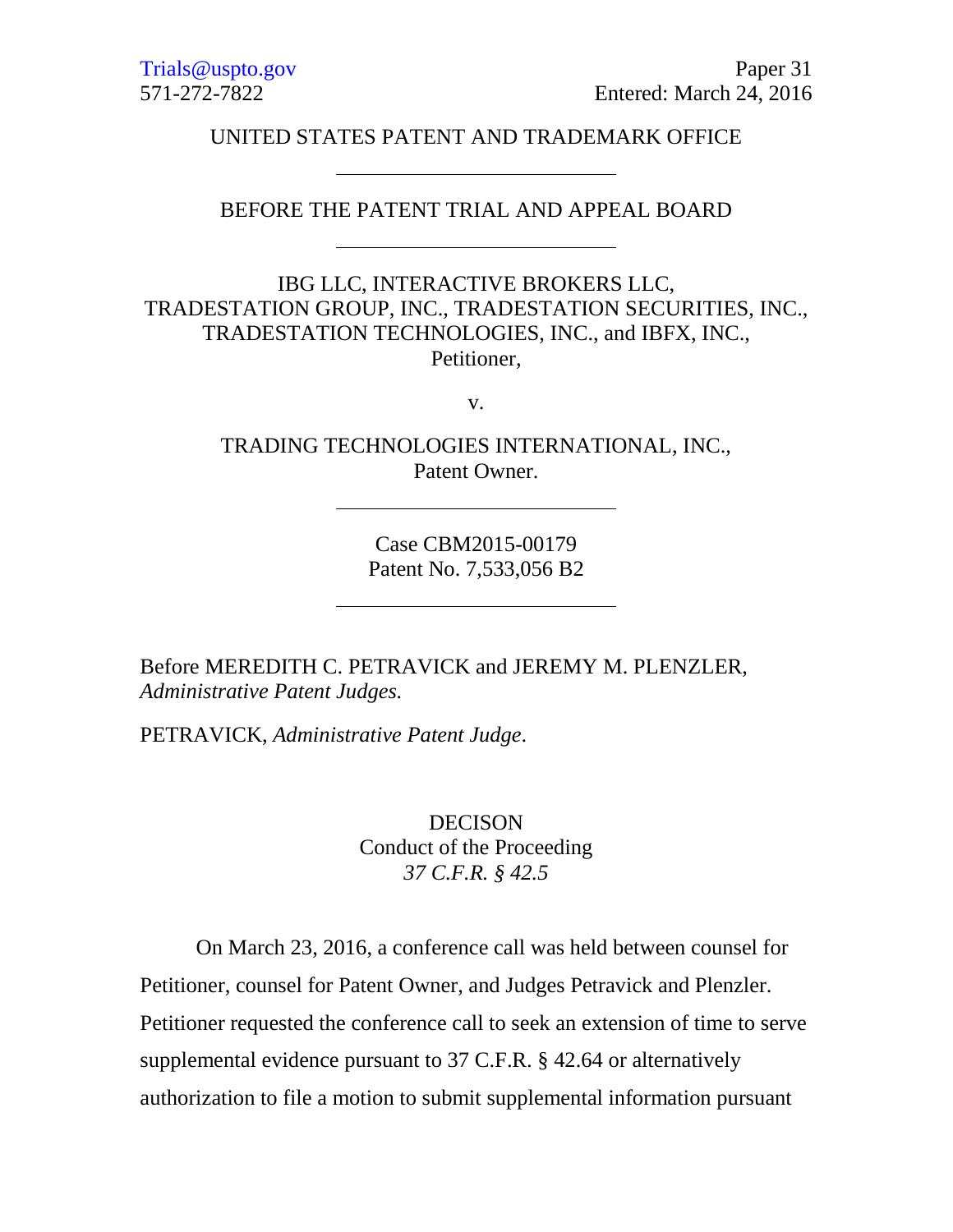to 37 C.F.R. § 42.123. Patent Owner also sought authorization to file a motion to stay related Reexamination Control No. 90/013,578 during the conference call. A court reporter was present on the conference call.

# *i. Supplemental Evidence or Information*

On March 9, 2015, Patent Owner filed an objection to Exhibit 1007, a transcript of a Deposition of Atsushi Kawashima taken in connection with *Trading Technologies International, Inc. v. eSpeed, Inc.*, Case No. 04-cv-5312 (N.D. Ill).Paper 30. During the call, Petitioner stated that it was attempting to contact Atsushi Kawashima to obtain supplemental evidence to respond to Patent Owner's objection, as provided for by 37 C.F.R. §  $42.64(b)(2)$ . Rule  $42.64(b)(2)$  requires that supplemental evidence must be served within ten business days of service of the objection, which here, would be March 23, 2016. Petitioner stated that it "recently" made attempts, but was unable, to contact Atsushi Kawashima, who is most probably in Japan. Petitioner, thus, sought an extension of time to file supplemental evidence until April 15, 2016.

Patent Owner opposed Petitioner's request. Atsushi Kawashima's testimony is relied upon to establish that Exhibit 1003, an operation guide to a trading terminal of the Tokyo Stock Exchange, is prior art. *See* Paper 9, 21–22. According to Patent Owner, an extension to the time period for filing supplemental evidence is not appropriate because Petitioner should have known of the deficiencies of Atsushi Kawashima's testimony prior to filing the Petition and Petitioner is allegedly attempting to cure, improperly, deficiencies of its *prima facie* case through supplemental evidence.

Upon consideration of the parties' contentions, we are not persuaded by Petitioner that deviating from 37 C.F.R. § 42.64(b)(2) by extending the

2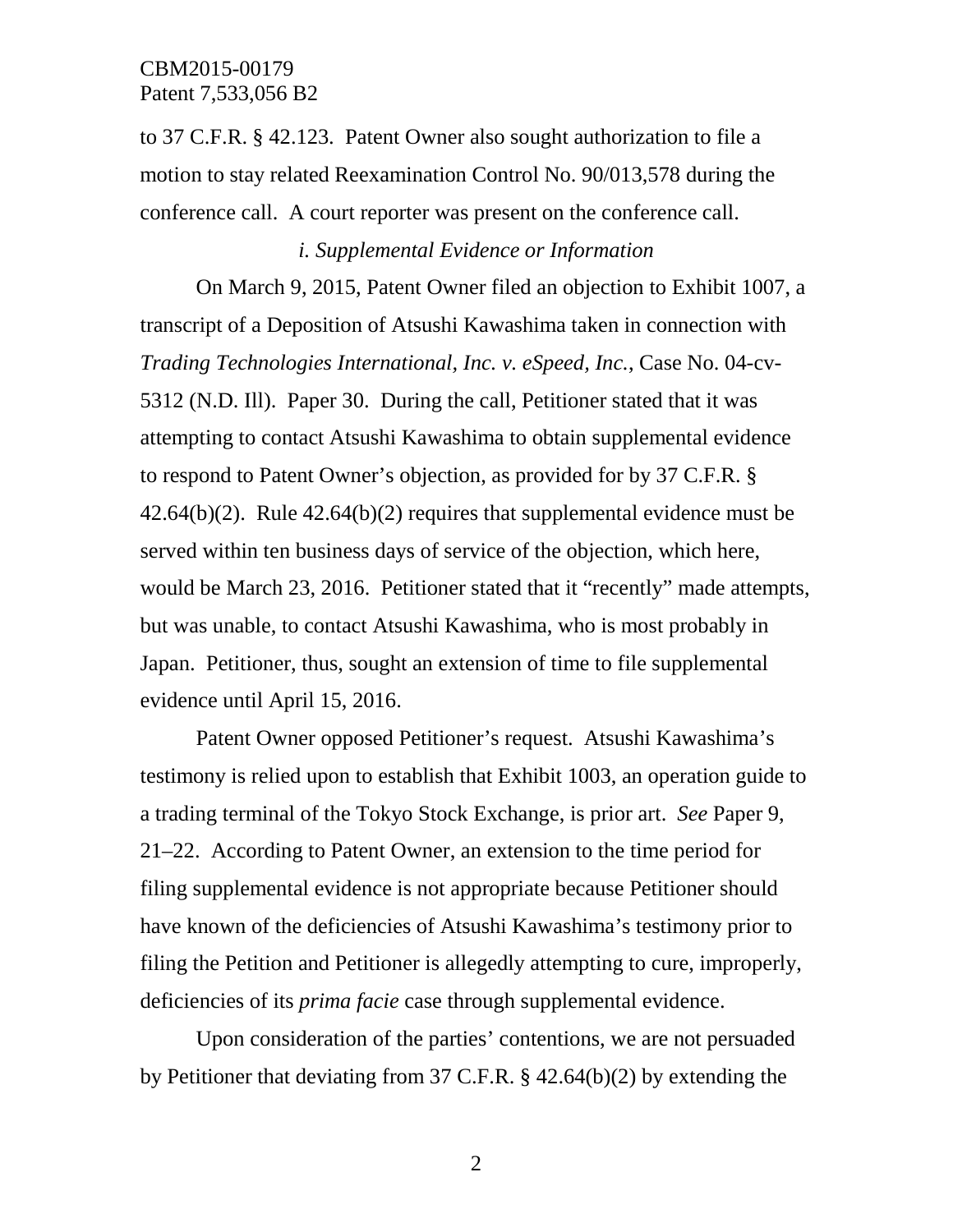## CBM2015-00179 Patent 7,533,056 B2

time for filing supplemental evidence is appropriate under these circumstances. The prior art status of Exhibit 1003 and the reliability of the testimony of Atshushi Kawashima was a contested in *Trading Technologies International, Inc. v. eSpeed, Inc*. and in related CBM2014-00131. *See*  Paper 21, 61–62; *Trading Technologies Int'l, Inc. v. TD Ameritrade Holding Corp.,* CBM2014-00131 (PTAB) (Paper 38, 33–34, Paper 48, 19–20). Petitioner, thus, should have been aware prior to filing of the Petition in this proceeding that it may need to locate Atsushi Kawashima if it relied upon the testimony in Exhibit 1007 to establish that Exhibit 1003 is prior art.

Petitioner alternatively requested authorization to file a motion to submit supplemental information should it contact Atsushi Kawashima. At this time, Petitioner's request is premature as Petitioner indicates that it has been unable to contact Atsushi Kawashima and, thus, is not in possession of such supplemental information. Should Petitioner possess such supplemental information, Petitioner may contact the Board to renew its request at that time.

#### *ii. Motion to Stay Related Reexamination*

Prior to this institution of covered business method patent review in this proceeding, Petitioner requested authorization to file a motion to terminate, consolidate, or stay Reexamination Control No. 90/0[1](#page-2-0)3,578<sup>1</sup>. Paper 18, 4–5. The Board denied Patent Owner's request as premature because the Board, at that time, had not decided whether to institute a review. *Id.* During the call, Patent Owner renewed its request for

<span id="page-2-0"></span><sup>&</sup>lt;sup>1</sup> U.S. Patent No. 7,533,056 B2 is the subject of covered business method patent review CBM2015-00179 and the subject of Reexamination Control No. 90/013,578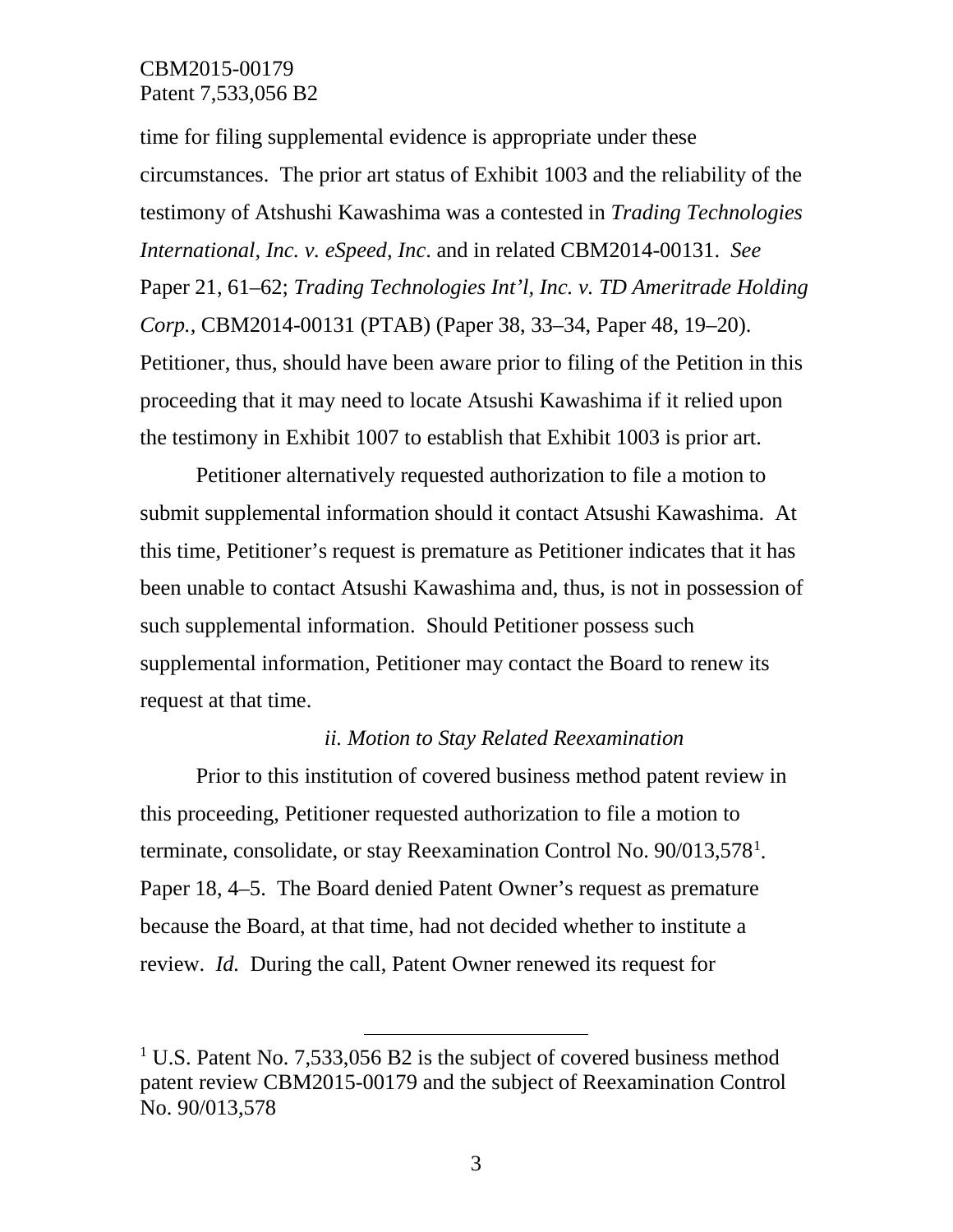# CBM2015-00179 Patent 7,533,056 B2

authorization to file a motion stay the related reexamination. Petitioner did not oppose the request.

Patent Owner may file a motion to stay Reexamination Control No. 90/013,578 no later than March 31, 2016. Should Petitioner oppose the motion, the opposition must be filed no later than one week from the filing date of the motion. No reply is authorized at this time.

Accordingly, it is:

ORDERED that Petitioner's request for an extension of time to file supplemental evidence is denied;

FURTHER ORDERED that Petitioner's request to file a motion to submit supplement information is denied; and

FURTHER ORDERED that Patent Owner's request to file a motion to stay the related reexamination is granted, the motion should be filed no later than March 31, 2016, and the opposition should be filed no later than one week from the filing date of the motion.